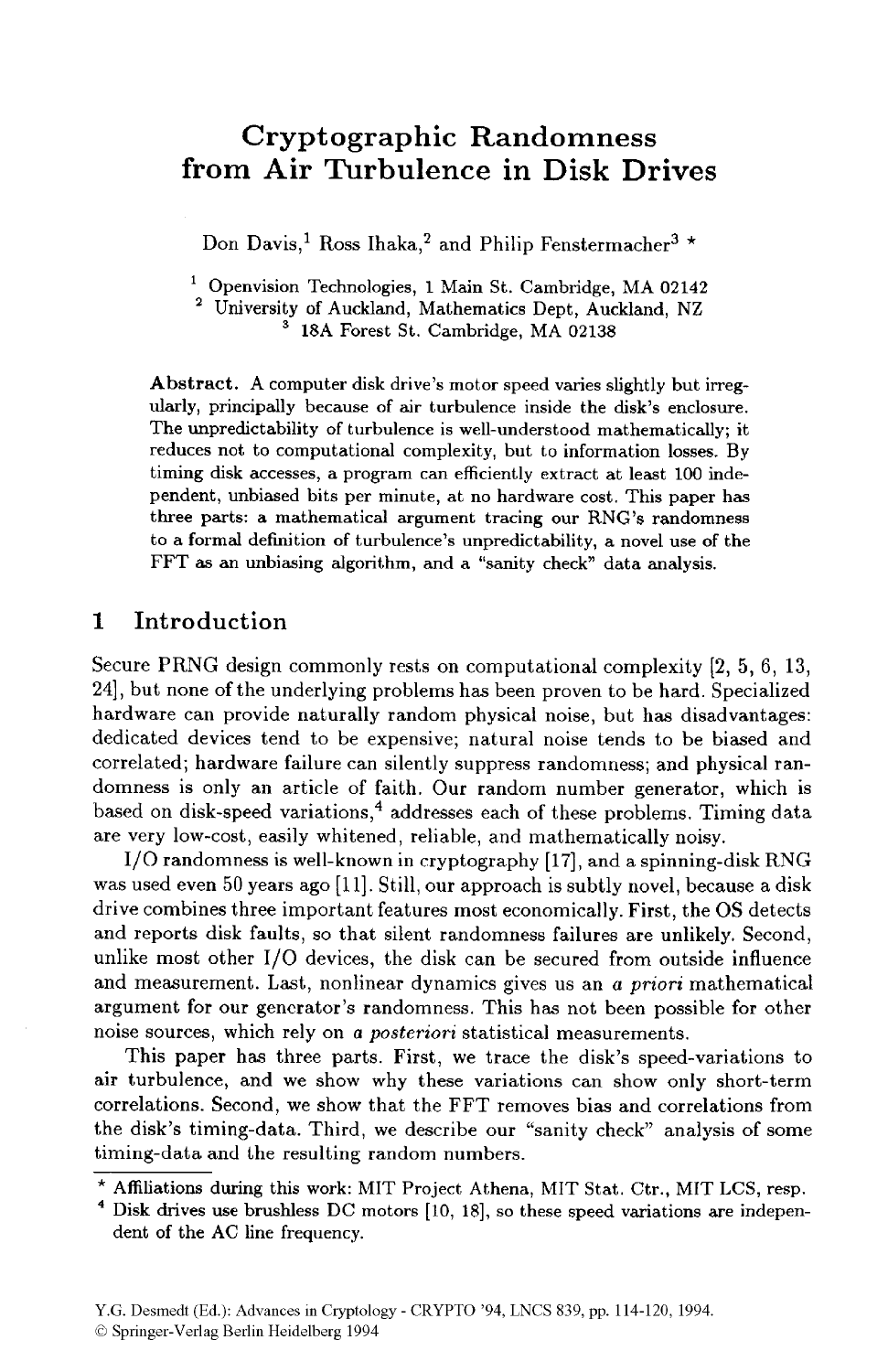## **2 Turbulence** in **Disk Drives**

In this section, we review studies demonstrating turbulent air flow in disk drives. Oversized mockups have clarified the various turbulent flow regimes inside a disk drive, and have shown how rotational speed, disk spacing, and cooling flow affect the flow **[l].** The apparatus was a stack of l-meter glass disks, spun in a water tank at low speeds **(5** - 60 rpm). **A** close-fitting cylindrical shroud enclosed the disks, and **50** cm.-diameter hubs separated them, to closely model typical modern disk drives of various sizes. Dye and bubbles made the flows visible, and a rotating video camera recorded the results. Our disk's speed and configuration were similar to those studied.

Turbulence arose at the read/write heads and their support arms, in Coriolis circulation between the disk surfaces, and in Taylor-Couette flow at the disks' rims. Crucially, the T-C flow pumped turbulence into the Coriolis flow. Numerical simulation of disk flow showed similar turbulence patterns **[21],** and yielded an estimate *of* **3%** for the consequent fluctuations in the windage torque. This is clearly large enough to influence the disk's speed.

Spectral measurements of the fluid velocity showed both sharp peaks and broadband features **[l],** reflecting *weak turbulence:* very noisy motion with a periodic component **[3].** The spectra were taken at various rotational speeds, but, the peaks always contained only a small proportion of the spectral power, rising only a factor of **2-3** above the white-noise background. This broadband spectral component was maximized at Reynolds numbers near those commonly found in disk drives.

The classic Taylor-Couette (T-C) flow experiment models a disk drive's dominant turbulence pretty well: a tall cylinder spins inside a fluid-filled glass sleeve, which displays the fluid's toroidal convection. Laser-Döppler velocimetry experiments have precisely measured the fluctuating convection in T-C flow **[9].** The flow changed from periodic to quasiperiodic, and then *abruptly* to weakly turbulent, as the fluid's velocity was gradually increased. This development was consistent with **a** formal model of weak turbulence in simple quasiperiodic systems:

**Theorem 1** (Newhouse, Ruelle, Takens, **1978 [14]).** *"Let* 'u *be a constant vector field on the torus*  $T^n = \mathbb{R}^n/\mathbb{Z}^n$ . If  $n > 3$ , every  $C^2$  neighborhood of v contains *a vector field v' with a strange Axiom A attractor. If*  $n \geq 4$ *, we may take*  $C^{\infty}$ *instead of*  $C^2$ ."

Here, the torus  $T<sup>n</sup>$  does not represent the toroidal T-C vortices directly, but is a simple dynamical system's phase space. "Axiom A"5 refers to a formal definition of dynamical systems that show a close mixture of periodic and turbulent behavior. (For the definition of Axiom **A** flows and attractors, see **[15].)** 

The finite-dimensional Axiom **A** formalism **can't apply directly** *to* Navier-Stokes infinite-dimensional phase **flows.** The machinery of inertial manifolds, though, **has**  shown that bounded-velocity flows have finite-dimensional attractors **[20].**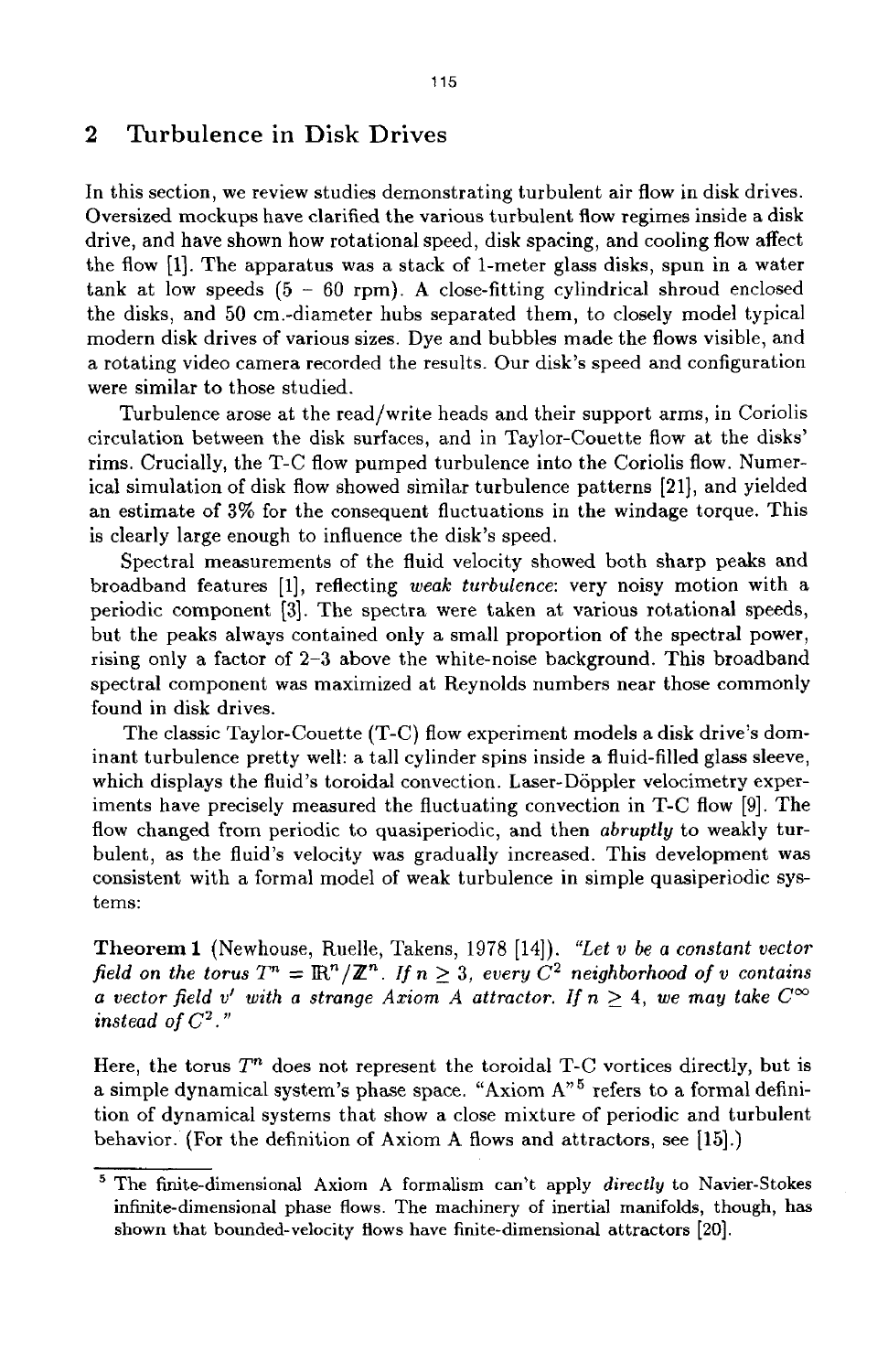Even weak turbulence is sufficiently random for our purposes, because it shows sensitive dependence on initial conditions (SDIC). (Theorem 1's Axiom **A**  result implies SDIC.) Somewhat formally, a phase-space flow  $f_t : S \longrightarrow S$  has the SDIC property if  $\exists$  an attractor  $A \subset S$  s.t.  $\forall x \in A$ ,  $\forall$  small  $U \ni x$ , the diameter of  $f_t(U)$  increases exponentially with time [15]. Informally, to completely forecast a system that shows SDIC, we must specify its parameters and initial conditions with infinite precision; measurement limitations limit the forecast to short-term accuracy **[3].** Thus, *it is not computational complexity, but information losses in measurement, that prevent effective prediction in such physical systems.* 

#### **3 Converting Access-Times to** Random **Numbers**

In Section 2, we showed that the disk's speed variations show sensitive dependence on initial conditions (SDIC). Even so, the disk's access-times are still strongly structured, biased, and correlated, so they clearly cannot directly simulate a tossed coin. Some solutions to this problem **[4, 231** make assumptions that don't fit our noise source. Semi-randomness [16, 22, 81 successfully formalizes imperfect randomness, but is restrictively pessimistic because it requires two sources. This motivates our use of the FFT. In this part of our paper, we show that the FFT is a good unbiasing algorithm, and that SDIC justifies this **use** of the FFT. In presenting these results we follow Brillinger [7].

Let  $(X_1, \ldots, X_k)$  be a vector of random variables. The *joint cumulant* of kth order,  $cum(X_1, ..., X_k)$ , is defined as the coefficient of  $i^kt_1...t_k$  in the Taylor series expansion of the logarithm of the characteristic function of  $(X_1, \ldots, X_k)$ about the origin. For a stationary time-series  $X_t$  with  $E |X_t|^k < \infty$ , we define the *joint cumulant function* of order *k* to be

$$
c_{X...X}(t_1,\ldots,t_{k-1})=cum(X_{t_1},\ldots,X_{t_{k-1}},X_0)
$$
\n(1)

The cumulant is thus the mean of a polynomial function of *k* staggered copies of the time-series  $X_t$ , and its parameters  $t_i$  describe the copies' offsets. The cumulants represent the dependencies present in  $X_t$ . The requirement that these dependencies fall off over time is known as a *mixing* condition. Our use of the FFT **as** an unbiasing algorithm rests on the following mixing assumption.

Assumption 2. The time series  $X_t$  possesses moments of all orders and its *cumulant functions satisfy* 

$$
\sum_{t_1} \ldots \sum_{t_{k-1}} |c_{X\ldots X}(t_1,\ldots,t_{k-1})| < \infty. \tag{2}
$$

In our case, the disk-timing data *Xt* are bounded, so the cumulants do exist.

Define the *power spectrum* and the *finite Fourier transform,* respectively, as

$$
f_{XX}(\lambda) = \sum_{t=-\infty}^{\infty} |c_{XX}(t)| e^{-i\lambda t} < \infty
$$
 (3)

$$
d_V^T(\lambda) = \sum_{t=0}^{T-1} X_t e^{-i\lambda t}
$$
 (4)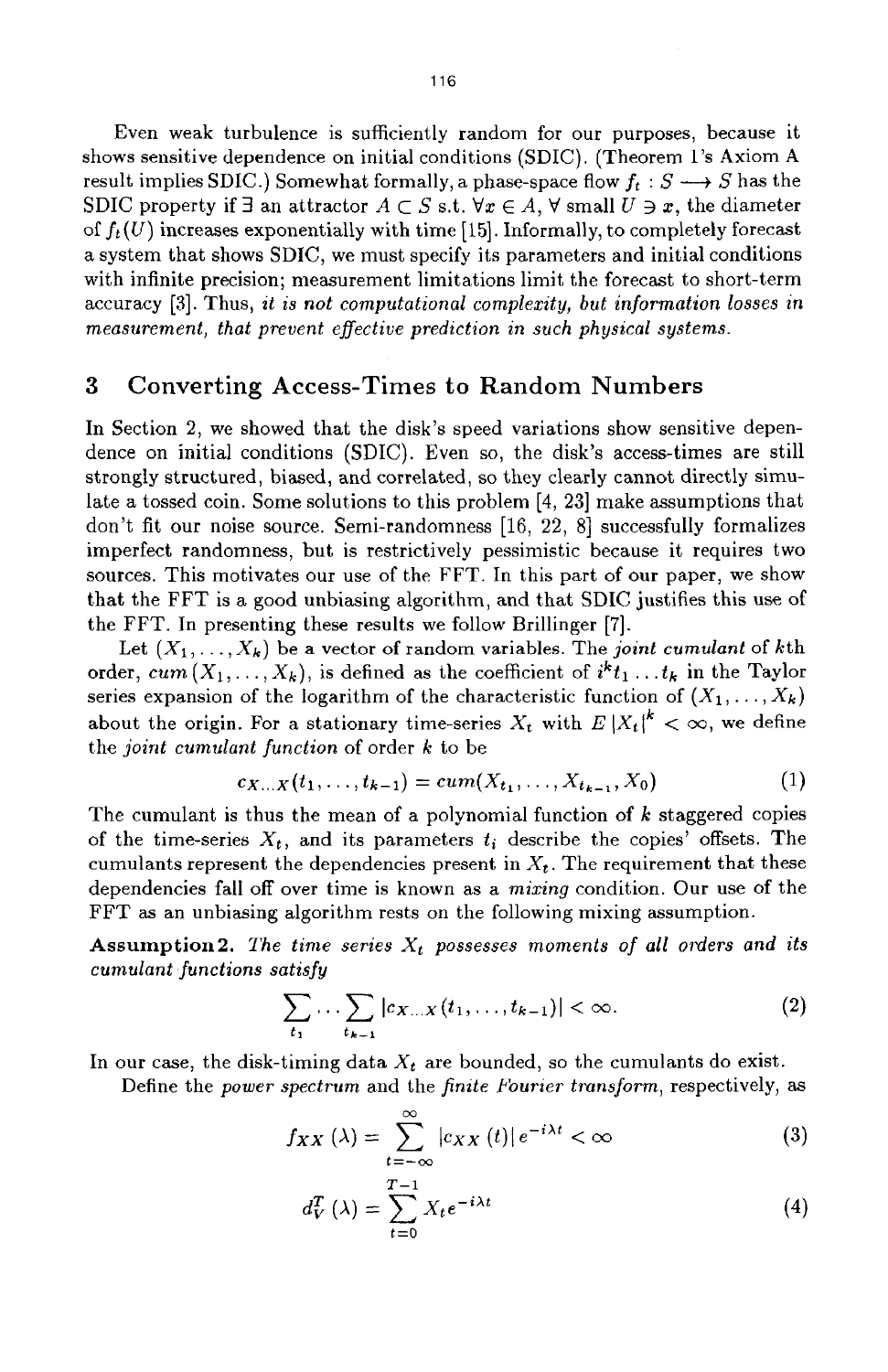where *V* denotes a *T*-vector  $(X_0, \ldots, X_{T-1})$ . Then

**Theorem 3** (Brillinger, 1981 [7]). Let  $X_t$  be a stationary time series which sat*isfies Assumption 2, and let*  $\lambda_1, \ldots, \lambda_k$  *be distinct values in the interval*  $[0, 2\pi]$ *s.t.*  $\lambda_j \neq 0, \pi, 2\pi$ . Then as  $T \to \infty$ , the values  $d_V^T(\lambda_j)$  converge asymptotically *to independent (complex) normal random variables with mean 0 and variances equal to*  $2\pi T f_{XX}(\lambda_i)$ .

As an immediate consequence it is clear that the phase angles  $\phi_i = arg(d_V^T(\lambda_i))$ are asymptotically independent and uniformly distributed on the interval  $[0, 2\pi]$ .

Theorem **3** is a generalization of the Law of Large Numbers. Like the L.L.N., it grants perfect normality only in the limit as  $T \rightarrow \infty$ , so the spectral distributions are only approximately normal. Another price of the theorem's generality is that the output distribution converges only pointwise to the desired joint normal. Lacking convergence-rates, we must measure how well the spectra approach normality, so that we can choose a practical spectrum-length *T.* 

To feed the FFT, we filtered and decimated our raw disk-periods to remove some obvious quantization structure. We discarded the FFT's predictable spectral lines at  $\lambda_0, \lambda_{T/2}, \lambda_{T/2+1}, \ldots, \lambda_T$ . Note that if we take from this algorithm more bits than we feed into it, we run the risk that the mapping  $arg(d_{()}^T): V \rightarrow [0, 2\pi)^{T/2}$  can be inverted, even if we only keep part of the spectrum as random numbers.

We claim that disk access-times satisfy Assumption 2. No statistical test can justify such a claim, so we will argue instead that the cumulants' decay follows from SDIC. The N.R.T. theorem ensures exponentially-damped autocorrelation **[14],** but says nothing about higher-order correlations.

The mixing condition is formally very different from SDIC, but their meanings are similar: loosely, both put limits on how measurements can aid prediction of the system's long-term behavior:

- SDIC means that *measwred* initial conditions **are** insufficient;
- mixing means polynomial functions of past measurements are insufficient.

To see that SDIC implies our mixing condition, suppose that a cumulant of order *k* fails to decay, so that arbitrarily long-term dependencies can exist among *<sup>k</sup>* measurements of the time series. Then  $n < k$  early measurements can suffice to predict some function of  $k - n$  later measurements' values, for some arbitrarily large separations between the two groups. The *n* early samples, though, all have limited accuracy, and cannot specify the underlying system's state with infinite precision. Thus, we've contradicted the SDIC property: the first *n* samples specify a range of initial conditions, whose consequences are recurrently and significantly parallel.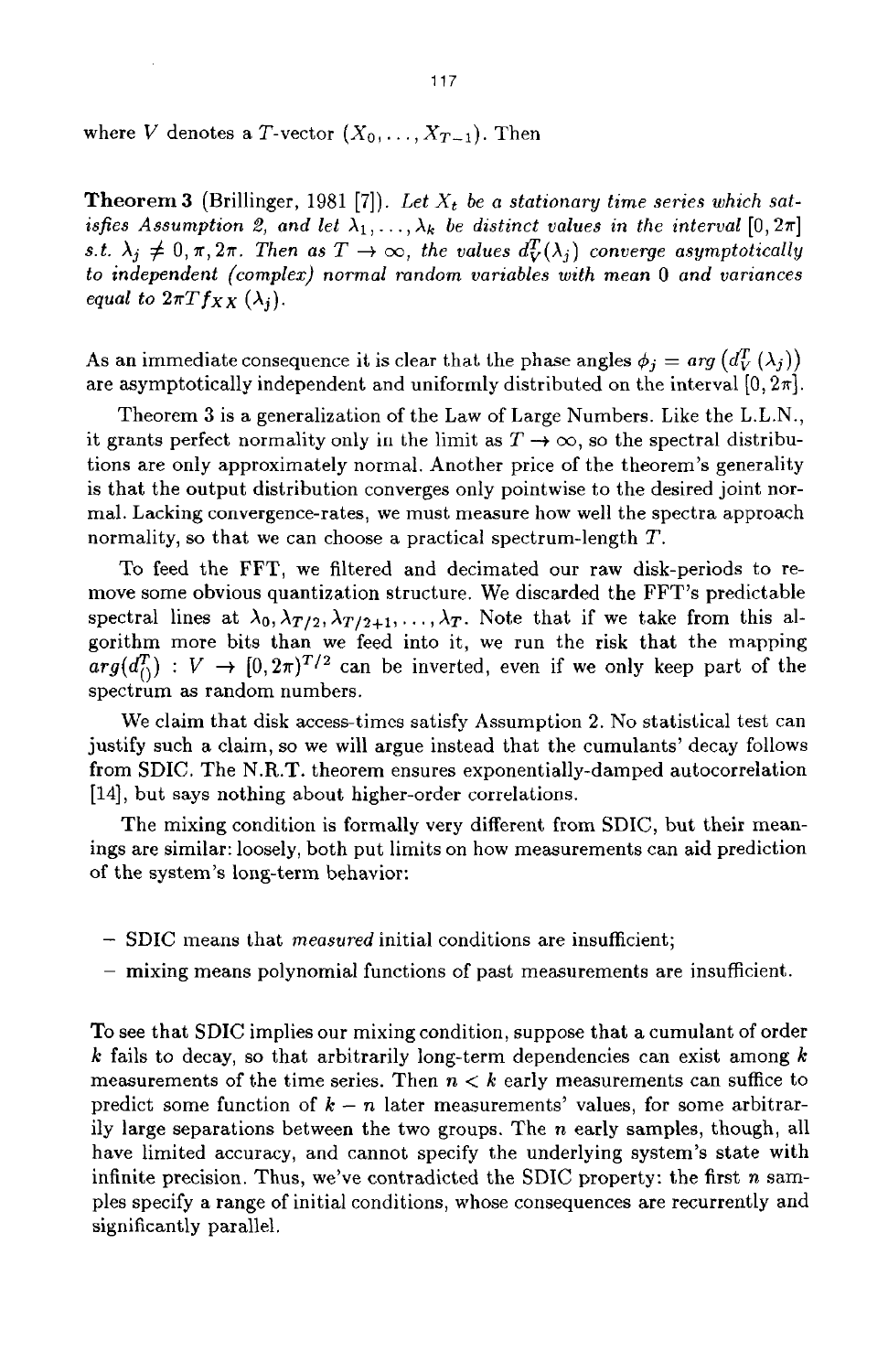#### **4 Statistical Analysis**

In this section we summarize two data analyses, as "sanity checks.'' We tested:

- our measured access-times, to ensure that noise was present.
- the RNG's product, for several deviations from randomness.

We call these measurements sanity checks, because our argument for the disk's value **as** a noise-source actually rests on the mathematical properties of the disk's air turbulence, and not on our observations. These tests' failure would have disproven our claim that the disk's motion reflects turbulent flow.

**For** our measurements, we used an IBM RT/PC desktop workstation and a Micropolis **1320** series 40 Mb hard disk with nonremovable **5.25** inch media. A permanent-magnet brushless DC motor turns the disk spindle at a nominal rate of 3600 r.p.m. The motor's phase-locked loop stabilizes the rate to  $\pm$  0.03%, which amounts to a positional accuracy of  $5 \mu$ sec. [19].

The workstation's operating system was MIT Project Athena's port of 4.3bsd UNIX, with machine-dependent routines from the IBM Academic Information Systems release. For our tests, we debugged the UNIX kernel's **microtime()**  subroutine, and we modified the disk-scheduler software to record the time at each disk-access' initiation and completion. We were particularly careful to avoid disturbing the spindle's speed with head motion. During experimental sessions, the workstation ran "standalone," isolated from the MIT network, with no timesynchronization software or other inessential processes running. Sessions lasted from 30 minutes to **8** hours. To measure disk-speed fluctuations, we repeatedly read a chosen disk block, and recorded each access-completion time. This entails so little software overhead that we could read the block on every rotation, so the completion-time differences gave a running account of the disk's period. The RT's 1024 Hz. hardware clock limited our measurement precision to  $\sim$ 1 msec.

Our measurements were consistent with the  $5$   $\mu$ sec variation. We considered a variety of influences whose timing effects might resemble rotational latency:

- <sup>~</sup>delays within the disk controller,
- bus arbitration,
- $-$  instruction and I/O caching effects.

We believe that the RT's very simple disk controller and interrupt mechanism make these effects negligible. Our analysis of **1.7** million disk-periods showed that some noise was present in the variation, its auto-correlation fell off within 5 seconds, and its entropy amounted to about 100 bits/minute **[12],** enough for 2,600 highly random DES keys/day.

From 100,000 access-times, and using an FFT vector-length  $T = 1000$ , we gathered  $\sim 50,000$  complex-valued spectra, and found that

- $-$  the real and imaginary parts passed various  $Q-Q$  plot normality tests;
- the angles passed various runs tests, and their a.c.f showed no correlation;
- the angles' 64 bits were pairwise uncorrelated.

We by no means intend these tests to be definitive, because we take it for granted that a *posteriori* arguments **for** randomness are inconclusive.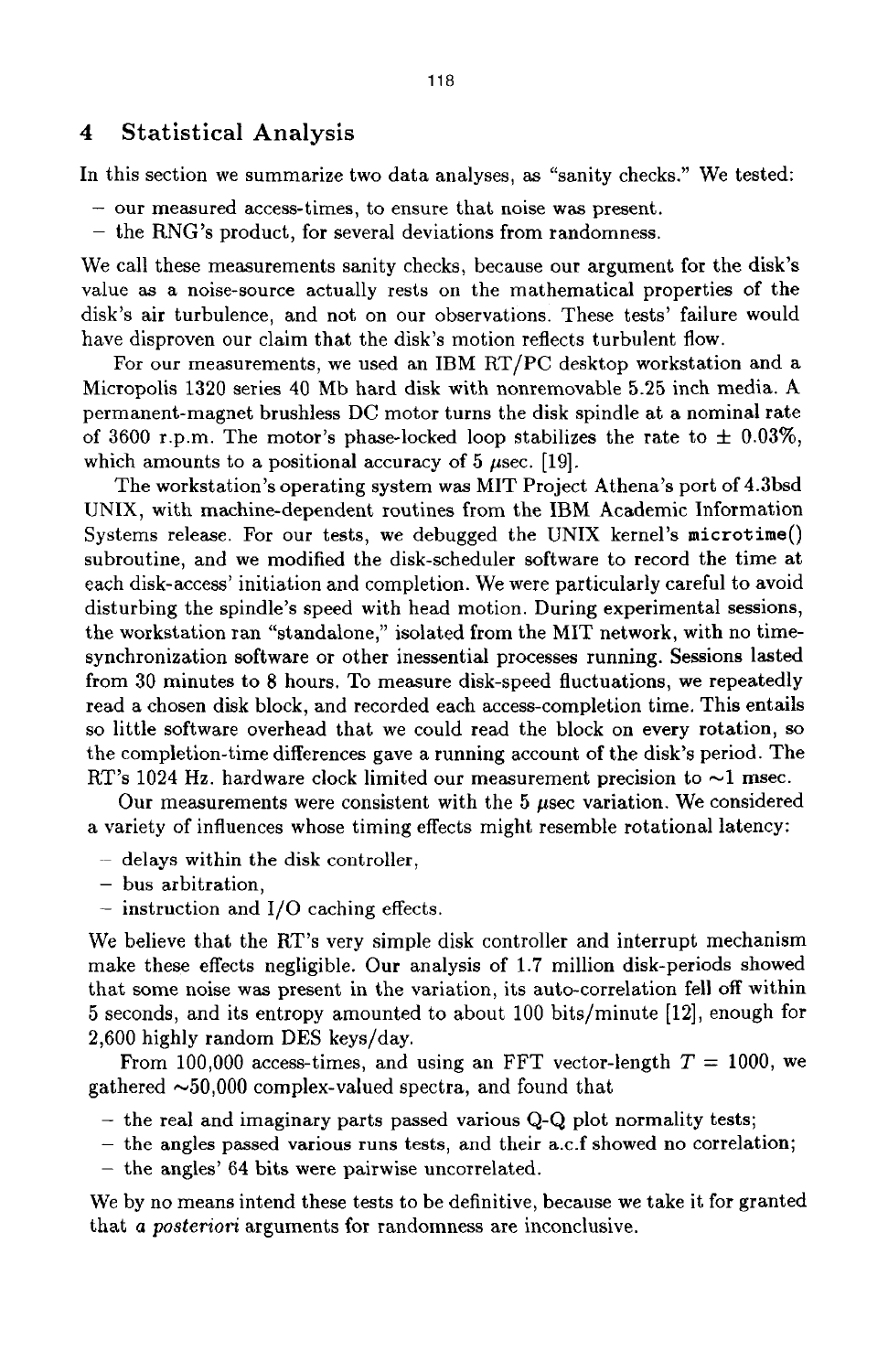#### *5* **Conclusion**

Experiments by ourselves and others show that the disk's speed fluctuates measurably because of air turbulence and other factors. Our random number generator uses the FFT algorithm to convert the measured variations into uniformlydistributed and independent variables. In a "worst-case" experimental scenario, we have measured 100 bits/min of entropy in a quiescent disk's speed variation.

We have also sketched a mathematical justification for our claim that our generator's product is truly random. In summary,

- 1. Disk drives have Taylor-Couette turbulence [l];
- **2.** The N.R.T. theorem applies to Taylor-Couette turbulence [9];
- 3. N.R.T. theorem  $\Rightarrow$  Sensitive dependence on initial conditions [14];
- 4. **SDIC**  $\Rightarrow$  cumulants decay [Section 3];
- 5. Cumulants decay  $\Rightarrow$  independent, normal spectra [7].

Turbulence's unpredictability is formally and experimentally well-founded in nonlinear dynamics. The SDIC criterion ensures that disk access-times satisfy a statistical mixing condition, which in turn ensures that the time-series' spectra **are** nearly independent, nearly normal variables. Sanity check statistical analyses, of disk periods and their spectra, are consistent with our argument.

Our experimental scenario is unrealistically constrained, but yields enough random bits to meet a large installation's key-service needs. We believe we could amplify this high-quality entropy by allowing the head's motion, the disk scheduler, and spindle-speed variations to influence each other synergistically. Other hardware noise-sources offer more bandwidth, but this one costs nothing, so our "per bit" price is very competitive.

*Acknowledgments* We thank John Carr for his help with **microtime();** Fred Kurzweil and Hugh Sierra (formerly of IBM), and Brian Tanner of Micropolis, for their patient explanations of disk drive design and manufacture; and Peter Constantine, John Eaton, Ciprian Foiaq, Shafi Goldwasser, Bernard0 Huberman, Mark Lillibridge, Zbigniew Nitecki, Olin Sibert, Ralph Swick, Harry Swinney, Roger Temam, and Jim White, for helpful discussions, references, and advice.

# **References**

- **1.** S.D. Abrahamson, C. Chiang, and J.K. Eaton, "Flow structure in head-disk assemblies and implications for design," Adv. Info. Storage Syst., **1 (1991).** pp. **111-132.**
- 2. W. Alexi, B. Chor, 0. Goldreich, and C.P. Schnorr, "RSA and Rabin functions: certain parts are as hard **as** the whole," Proc. 25th IEEE Symp. **on** Foundations of Computer Science, 1984, pp. 449-457; see also SIAM J. on Comput., **17(2) (1988).**
- **3.** P. Berg&, Y. Pomeau, and **C.** Vidal, Order Witahin Chaos: Towards a Deterministic Approach to Turbulence, Wiley, **New York,** 1984.
- **4.** M. Blum, "Independent unbiased coin flips from a correlated biased source: a finite state Markov chain," **Proc. 25th Ann.** Symp. on Foundations of Computer Science, 1984. pp. 425-33.